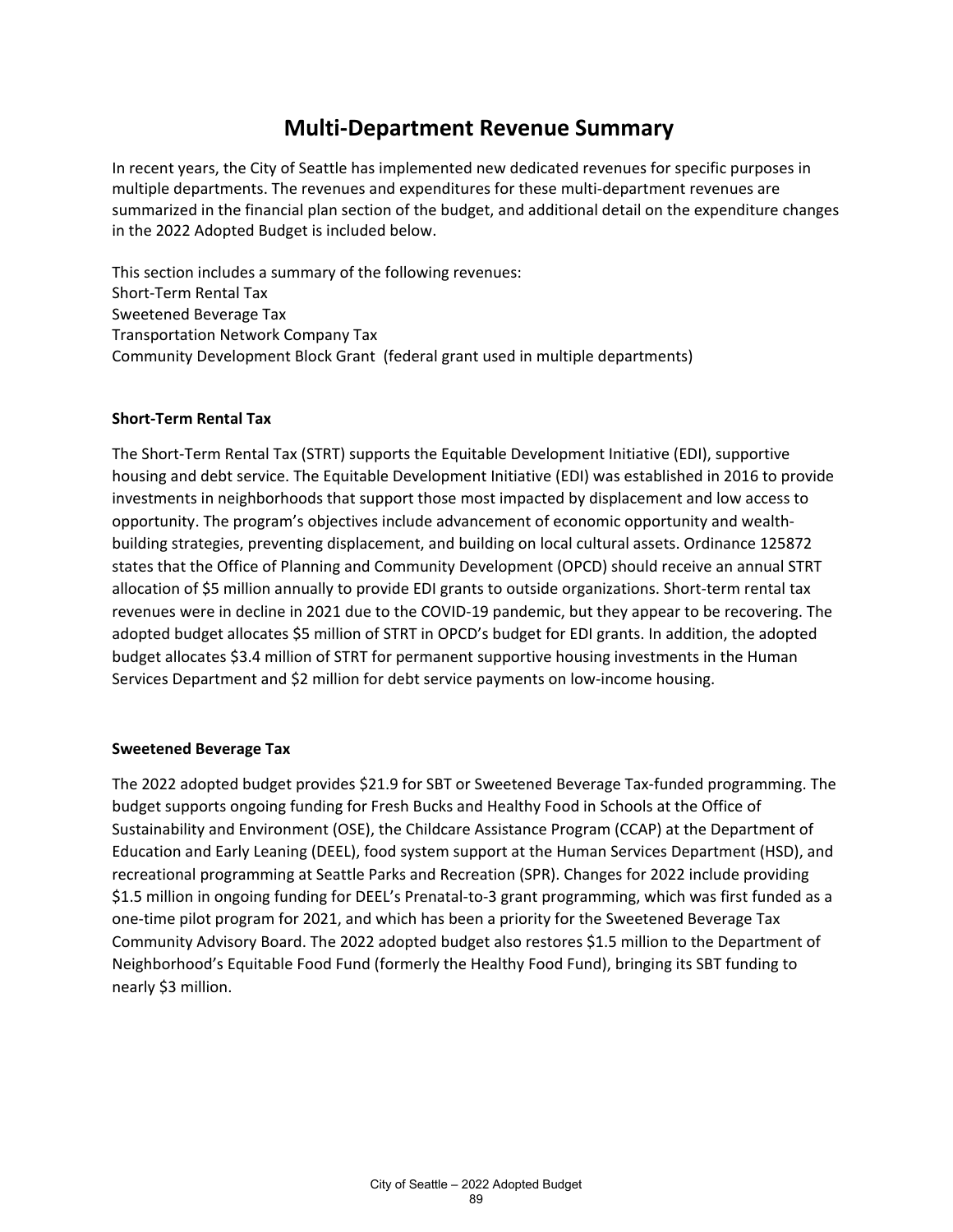## **Multi-Department Revenue Summary**

### **Transportation Network Company (TNC) Tax**

On September 19, 2019, Mayor Jenny A. Durkan announced a proposed tax on rides with Transportation Network Companies (TNCs) originating 1,000,000 trips or more per quarter from the City of Seattle. Legislation submitted with the 2020 Proposed Budget and passed as part of the 2020 Adopted budget enacted the tax, made appropriations based on forecast revenues, and enacted driver protections. However, due the pandemic-related drop in TNC trip volume, projected revenues from the tax were subsequently reduced to \$0 for 2020 and 75% of the original forecast for 2021; 2020 spending and 2021 budget proposals were curtailed accordingly. As anticipated by the 2021 Proposed Budget, the City Council passed ordinances to reduce the trip threshold for tax eligibility from 1,000,000 down to 200,000 trips per quarter in November 2021. Accounting for this reduced trip threshold and anticipating a partial recovery in trip volumes, the 2022 Adopted Budget assumes \$9.1 million of TNC tax revenue, a 64% increase over the 2021 Adopted revenue forecast but still less than half of the original, prepandemic forecast for 2022.

In the 2022 Adopted Budget, the Department of Finance and Administrative Services (FAS) is responsible for maintaining the accounting and tax infrastructure necessary to enforce and collect the tax. The Office of Labor Standards (OLS) is responsible for enforcing the TNC Minimum Compensation and Deactivation ordinances and for operating the Dispute Resolution Center (DRC). Finally, the Seattle Department of Transportation and the Office of Housing will receive appropriations of \$2.84 million and \$1.3 million respectively.

#### **Community Development Block Grant (CDBG)**

#### **Funding Source Overview**

In 2017, as part of the implementation of a new enterprise-wide financial management system, the Community Development Block Grant (CDBG) Fund (17810) was dissolved, and budget was distributed to various other funds in alignment with the direct fund model. The Human Services Department (HSD) is the City department which acts as custodian for all grants from the U.S. Department of Housing and Urban Development, including CDBG funding. However, CDBG is a relatively flexible funding source and is used by many City departments.

#### **Budget Overview**

In the 2022 Adopted Budget, CDBG funds are distributed to departments and projects as detailed in Table 1. All projects are subject to federal CDBG eligibility requirements, and for some projects, final eligibility has not yet been determined. As with the 2021 project plan, the 2022 project plan notes that funds supporting services previously provided by HSD will continue to be part of the City's contribution to the King County Regional Homelessness Authority (KCRHA). Table 2 below shows expected income from CDBG-funded loan programs managed by the Office of Housing.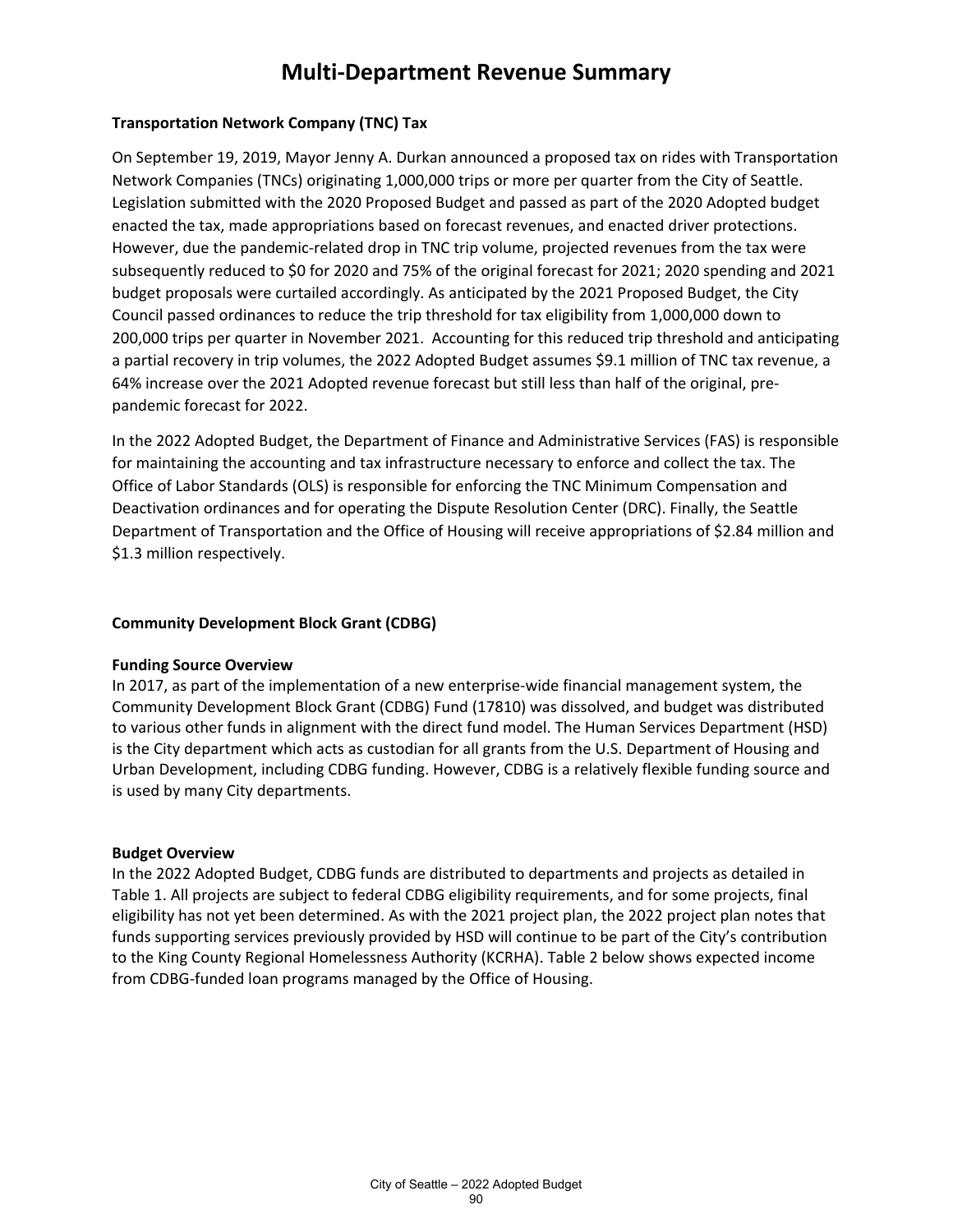# **Multi-Department Revenue Summary**

| <b>Department</b>                  | <b>Title</b>                                            | <b>2022 CDBG</b>                        |
|------------------------------------|---------------------------------------------------------|-----------------------------------------|
| Human Services Department<br>(HSD) | Human Services CDBG Admin & Planning                    | \$1,012,527                             |
|                                    | <b>Homeless Services</b><br>(KCRHA subrecipient grants) | \$3,151,628                             |
|                                    |                                                         |                                         |
|                                    | <b>Community Facilities Clinic Development</b>          | \$1,000,000                             |
|                                    | Mount Baker Family Resource Center                      | \$155,734                               |
|                                    | Minor Home Repair                                       | \$449,917                               |
|                                    | <b>HSD Total</b>                                        | \$5,794,406                             |
|                                    | Office of Housing (OH)                                  | Office of Housing CDBG Admin & Planning |
| Office of Economic                 | <b>Small Business Support</b>                           | \$1,364,000                             |
| Development                        |                                                         |                                         |
| Office of Immigrant and            | ESL for Work (Ready to Work)                            | \$650,200                               |
| <b>Refugee Affairs</b>             |                                                         |                                         |
| Office of Planning and             | Equitable Development Initiative                        | \$430,000                               |
| <b>Community Development</b>       |                                                         |                                         |
| Seattle Parks and                  | Seattle Conservation Corp Park Upgrades                 | \$808,000                               |
| Recreations                        |                                                         |                                         |
| <b>Total</b>                       |                                                         | \$9,207,578                             |
|                                    | <b>Expected Resources</b>                               | \$9,207,578                             |
|                                    | <b>Balance</b>                                          | Ş0                                      |

### **Table 1: Community Development Block Grant (CDBG) 2022 Project Plan**

### **Table 2: Community Development Block Grant (CDBG) 2022 Expected Program Income**

| <b>Department</b>         | <b>Title</b>                                                          | <b>2022 CDBG</b>      |
|---------------------------|-----------------------------------------------------------------------|-----------------------|
|                           |                                                                       | <b>Program Income</b> |
| Office of<br>Housing (OH) | Home Repair Revolving Loan Program                                    | \$605,462             |
|                           | Homebuyer Assistance Revolving Loan Program                           | \$315,004             |
|                           | Rental Housing Preservation and Development Revolving<br>Loan Program | \$366,435             |
| <b>Total</b>              |                                                                       | \$1,286,901           |